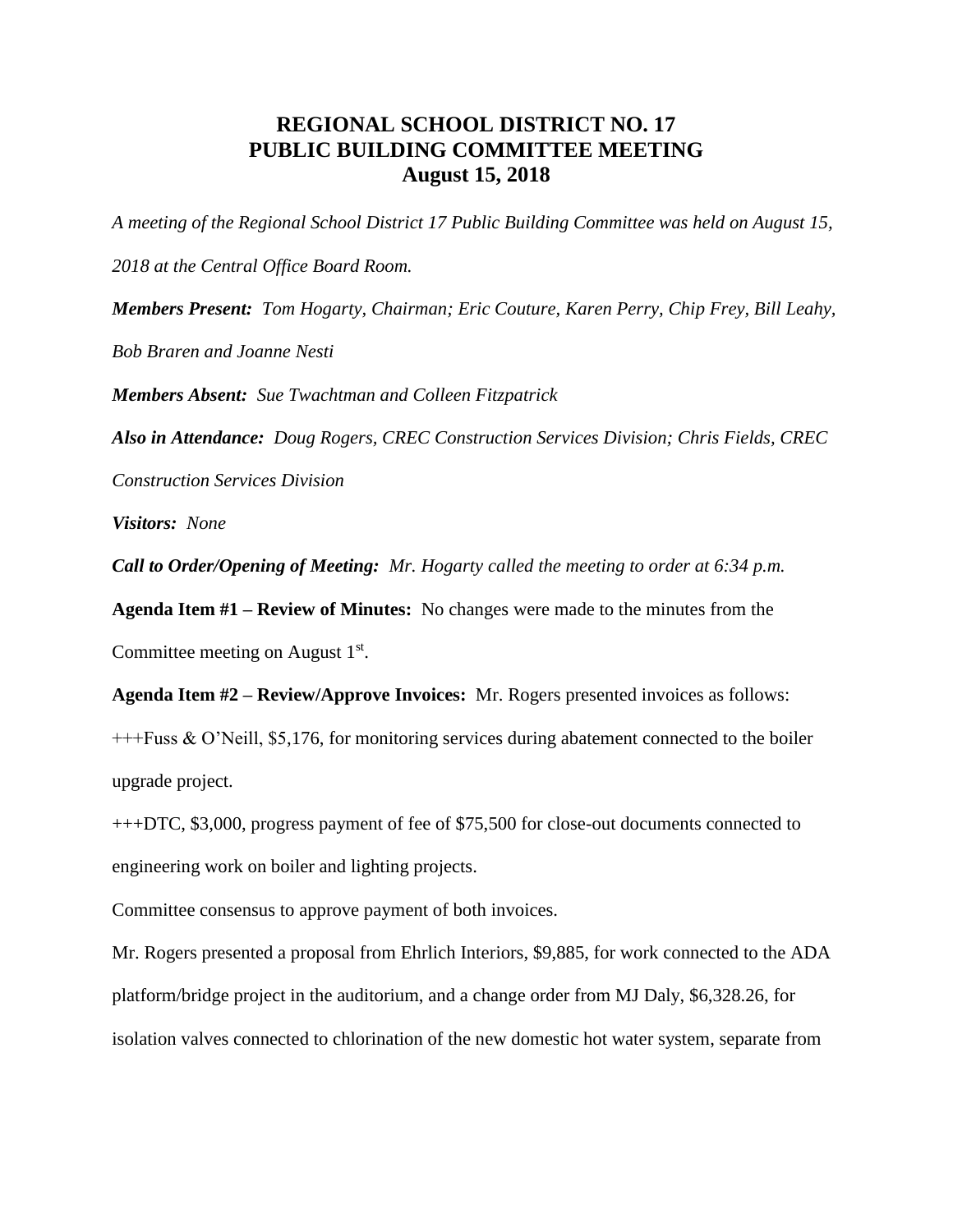chlorination being done throughout the rest of the building. The work was not identified in the original design documents.

Consensus of the Committee is to approve both items.

**Agenda Item #3 – Photovoltaic Project:** This item was moved down in the agenda.

**Agenda Item #4 – Boiler Project:** Mr. Fields reported on the progress in the boiler upgrade. An update has been received from Amerigas connected to upgrading the security of the gas line that will bring propane to the boiler ignition system. A change order is expected. Mr. Frey suggested that the cost be borne by the District 17 Capital Fund. Mr. Couture agreed to bring the question before the Board's Facilities Committee at its next meeting on August  $7<sup>th</sup>$ .

**Agenda Item #5 – Lighting Project:** Mr. Fields reported that Mercury Electric continues installation of new lights in the gymnasium at Central Office and in the high school field house along with some exterior lights. House lighting replacement work continues in the auditorium. Theatrical lighting is expected to arrive on site on August  $16<sup>th</sup>$ , followed by installation and commissioning, as well as training of District IT staff.

**Agenda Item #6 – Auditorium Project:** New carpeting to be installed on August 18th. New seats arrive on August  $20<sup>th</sup>$ , installation is expected to last two weeks. Preparations underway for installation of ADA ramp and elimination of one exit door. New sound system booth to be installed by August 22<sup>nd</sup>. New stage curtain expected to be installed September 5th to 7th.

**Agenda Item #7 – Roof Project:** No update provided.

**Agenda Item #3 – Photovoltaic Project:** Drawings in progress for design of racks and panels and installation by Silktown on roof membrane.

**Agenda Item #8 – Other Business:** No other business was brought before the Committee.